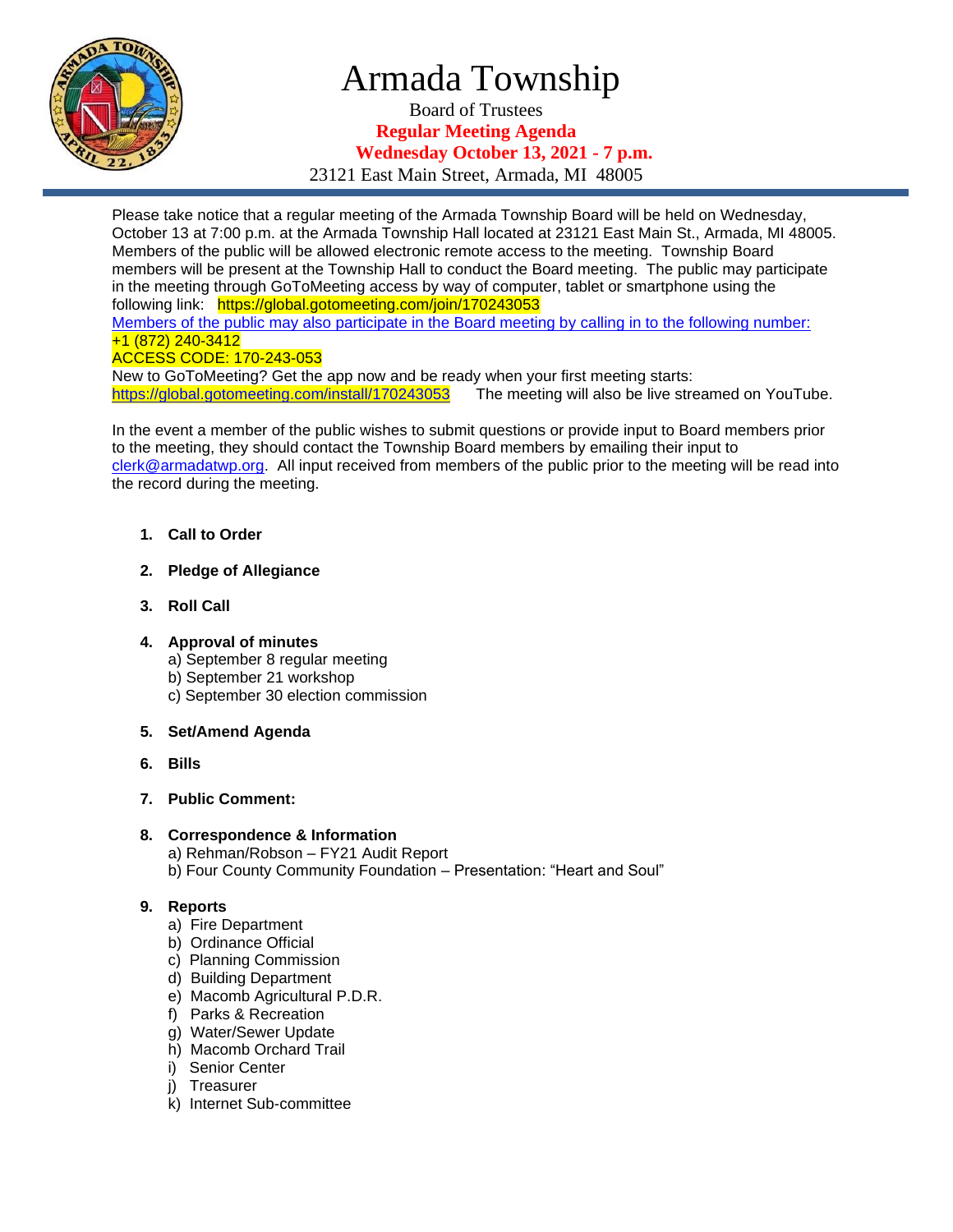

# Armada Township

Board of Trustees **Regular Meeting Agenda Wednesday October 13, 2021 - 7 p.m.**

23121 East Main Street, Armada, MI 48005

- l) Animal Control
- m) Cyber Sub-Committee

#### **10. Unfinished Business:**

#### **11. New Business:**

- a) Code Enforcement: Complaint book
- b) SDA: Blake's Orchard & Cider Mill/Armada Center Road Traffic Study
- c) Fire Dept: Promotions
- d) Rose Hill Cemetery Fence Repair
- e) Choosing IT Support

#### **12. Public Comments: Board Members**

- (a) Trustee Goetzinger
- (b) Trustee Grembi
- (c) Treasurer Murray
- (d) Clerk Swiacki
- (e) Supervisor Paterek

#### **13. Closed Session:**

#### **14. Adjournment**

 Respectfully submitted, *Mary K. Swiacki*

 Mary K. Swiacki, CMMC, MiPMC Armada Township Clerk 23121 Main Street Armada, MI 48005 (586) 784-5200 [clerk@armadatwp.org](mailto:clerk@armadatwp.org)